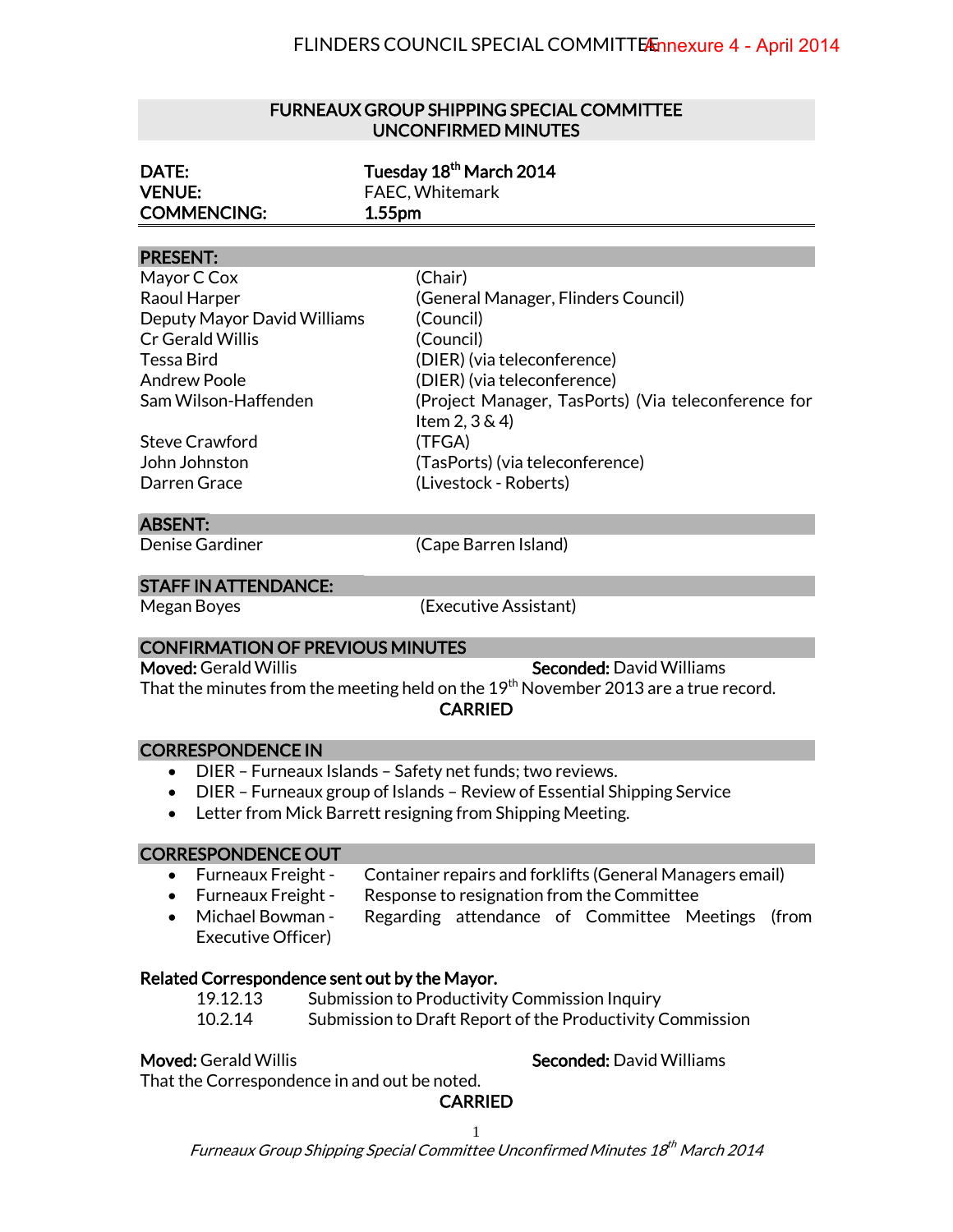## Item 1 Membership Update

Transport position was declared vacant at the March Ordinary Meeting of Council. This will be advertised. Mick Barrett has resigned from the Commerce position and so this position will also be advertised at the same time.

Tessa Bird and Andrew Poole are now the DIER representatives.

## Item 2 Submissions

There were no submissions received from the Public but the Chair through Cr Gerald Willis has received some verbal questions regarding the Lady Barron Port Area (answered in Item 3).

Note - The request for submissions was advertised in the Island News of the  $27<sup>th</sup>$  February and no submissions were received.

## Item 3 Update on Lady Barron Port Redevelopment Project from John Johnston

The major works have been completed at the Port but there are smaller jobs that need to be finalised and finished off. It was reported that these jobs will hopefully be finished off by the end of March.

- DG The road coming off the paved area has started breaking up. Will this be looked at and fixed?
- SWH Yes, TasPorts is aware of this issue and are waiting for it to settle down before any major work is carried out. The Flinders Island TasPorts Officer will be putting some extra gravel down tomorrow. Looking to possibly concrete or seal it in the future.

## DG Cattle and sheep loading races need more gravel/hard base.

- SWH Local TasPorts Officer will be watching this area and if it turns into a larger issue this will be fixed.
- JJ Some work should be done on this in the 14/15 year.

# GW Will there be a bollard put in at the end of the Wharf?

- SWH Yes these are on the list to be done.
- GW Can the lights around the Lady Barron Wharf area be turned off/down when the mutton birds take flight at the end of April?
- JJ Spoken to TasPorts Safety Manager The lights have been designed to turn down, so for the couple of weeks when birds take flight TasPorts will be able to turn them down to hopefully ease this issue.
- CC Will it be easy to turn them up if a boat comes in at night through that time?
- JJ Yes
- GW The lead on the South East end of Wharf hasn't been working. When will this be fixed?
- SWH A TasPorts Officer will rectify this issue in the coming days. The lights are working but the globe wasn't working; this will also be replaced.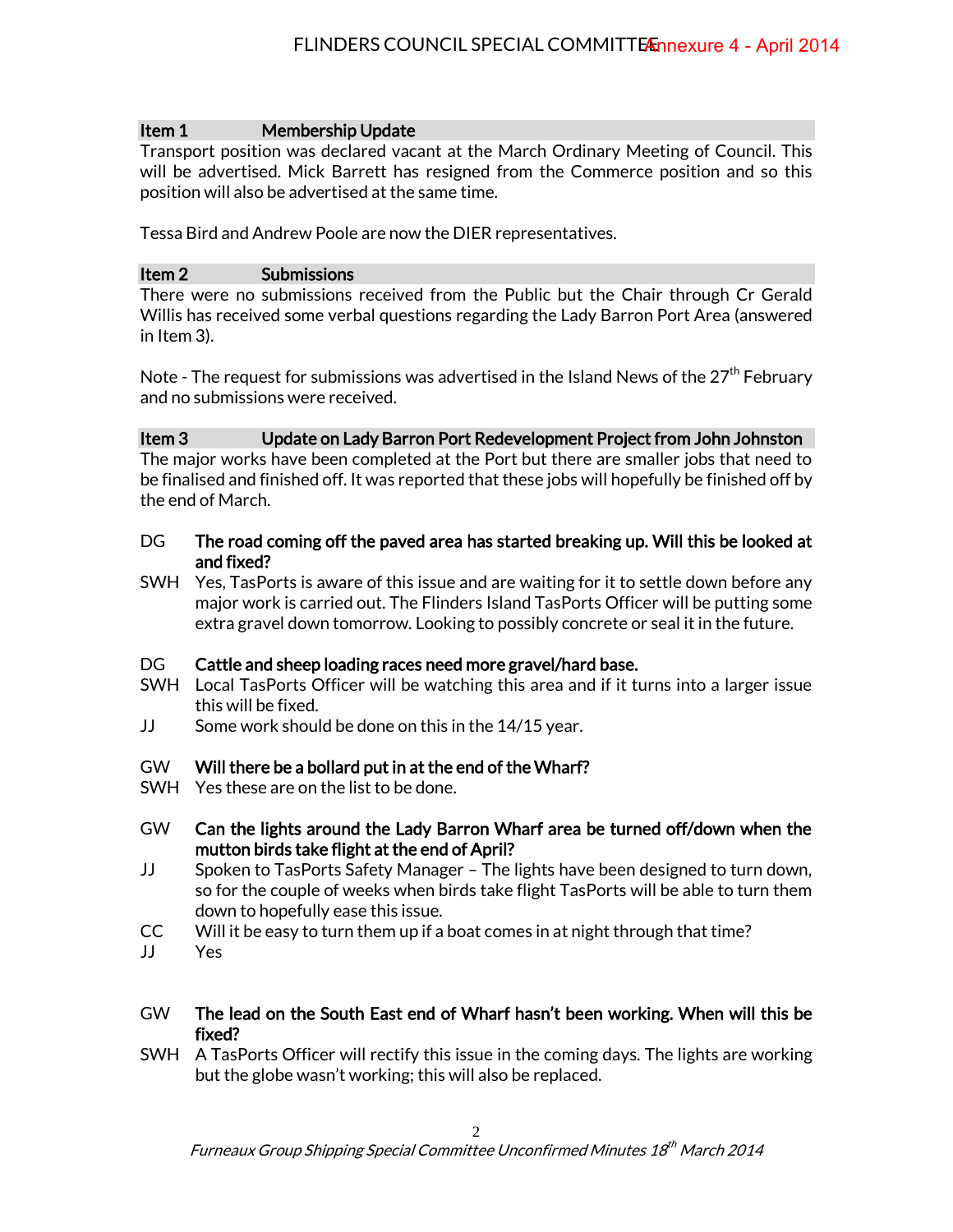# CC Can an identification light for the end of the wharf be looked at?

- JJ A solar light will be put in. This is included in the current work schedule.
- JJ Regarding livestock handling facility there is a priority to work on the configuration of the pen area. Also the spring latches have had mixed responses and aren't a high priority at the moment. There has been an extra staff member employed to assist the TasPorts Officer with maintenance at the Lady Barron Port.

# Item 4 Ongoing Development - Next Stage General Discussion

- SWH
	- 1. After consulting with a number of Lady Barron Port users, existing gravel surfaces will need attention and an upgrade in the future to sealed or paved areas to mitigate some of the current issues and make the area more user friendly.
	- 2. Consideration of a "lean to" or shed near the retaining wall in the working port area to provide protection to super when it is stored on the port before transport to users.

TasPorts have provided details on these projects/extra works proposed for the Lady Barron Port area to finish off the project to a high standard.

# Item 5 Contingency Fund Projects

General discussion on TasPorts taking ownership of the forklifts proposed to be purchased from the 2012-13 Contingency Fund but John Johnston said that he couldn't envisage a model were they would be used frequently enough to warrant TasPorts leasing them. He believed that it would be better to put the funding into completing the capital works required at the Lady Barron Port instead.

## RH Would DIER be supportive of the funds being transferred into the capital works proposed by Tasports?

TB Yes, Council would need to write to DIER to inform them of the issues of using the money for plant/equipment (Fork Lifts and Bull Boxes) and why spending the funding on capital works improvements would be a more considered approach.

# CC Is the level/flat area at the Lady Barron Port as big as it can be?

SWH Yes it's as large as it possibly can be.

# RH Paving proposed in Area 5, would that be reasonably flat?

- SWH Yes should be made reasonably flat and allow for container stacking etc.
- RH Will this address issues and complaints re: areas for storing and stacking containers etc?
- SWH Yes it should.

# RH When is the log carting estimated to finish?

- JJ Understanding is the logs will finish up May/June 2014.
- GW How many stevedore contracts does TasPorts issue? Can other shippers coming into the wharf? Can they use yard? What rights do they have?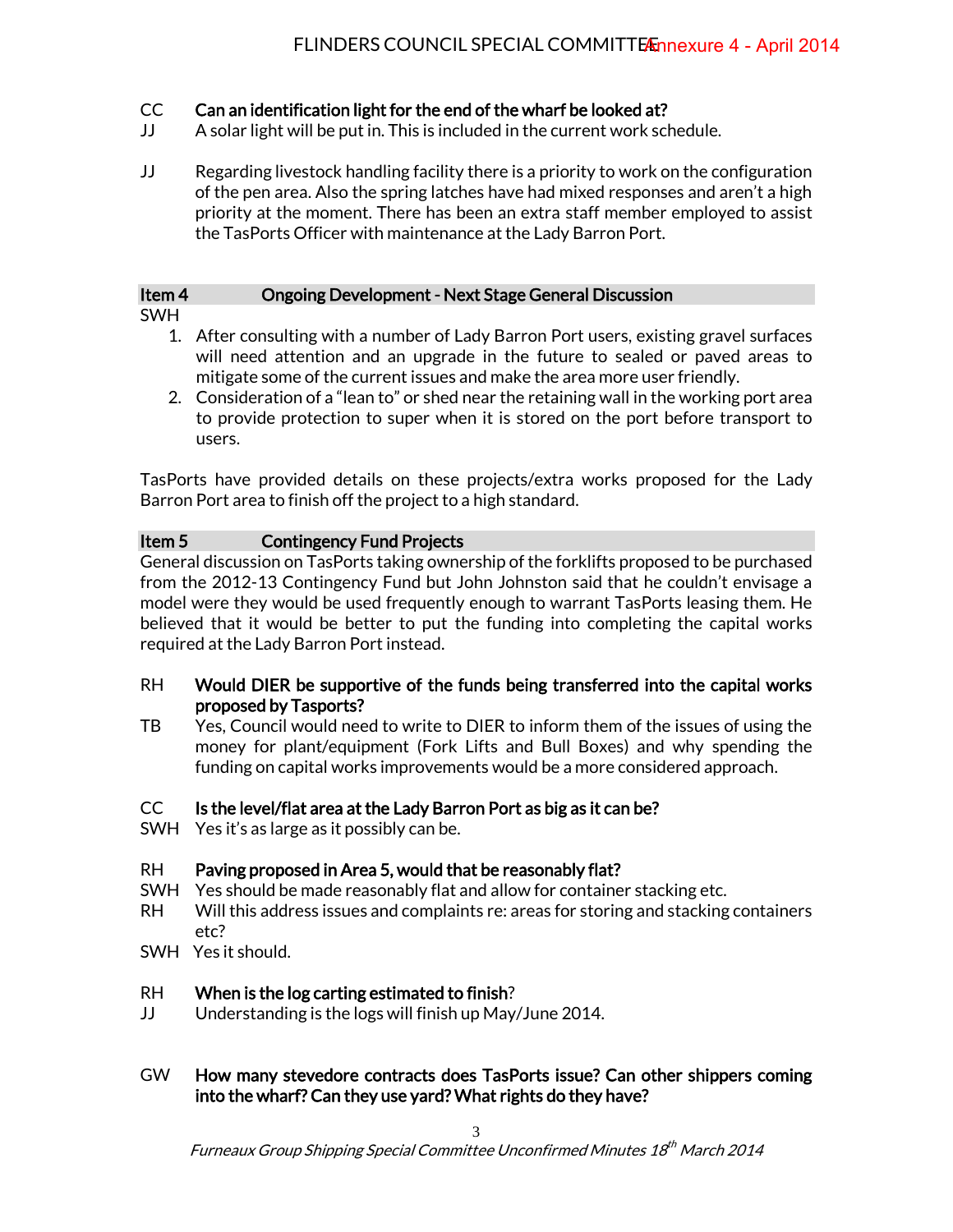- JJ Two stevedore licences have been issued, Furneaux Freight and LD Shipping. Furneaux Freight has some cargo area included in the licence. The Livestock area is common ground. Both stevedores can use most of the area, TasPorts ensure that in the licences it states that stevedores are responsible when using the space, TasPorts can recover repair costs if damage is done. These documents don't restrict other users, but there is some restriction as far as Furneaux Freight has priority on a weekly basis as they bring in supplies to the island.
- DG What plans do you have for top area (where old sheep pens were), there are a lot of unused materials being stored there.
- SWH Garth will be cleaning up this area; the plan is to turn it into over flow pen for stock. He understands that it is currently looking very untidy.

**Moved:** Steve Crawford **Seconded:** Darren Grace

The Committee supports Council consideration of the following motion:

"Council request DIER reallocate the previously agreed 2012/2013 Shipping Contingency Funding allocated to the purchase of bull boxes, AIS and forklifts, combined with the remaining 2013/2014 funding allocation, to the proposal put forward by Tasports to upgrade pavements within the Lady Barron Port area . "

## CARRIED

(Refer Attachment for a plan of the proposed pavement upgrade area.)

| Item 6            | <b>Furneaux Islands Shipping Contingency Funds</b>                                                                                                                                                                                                       |
|-------------------|----------------------------------------------------------------------------------------------------------------------------------------------------------------------------------------------------------------------------------------------------------|
|                   | Refers to the two reviews being undertaken by DIER (funded from the Shipping                                                                                                                                                                             |
|                   | <b>Contingency Fund)</b>                                                                                                                                                                                                                                 |
| TB                | The Shipping Contingency Strategy should be finalised by early next month and the<br>completion of the Review will be around the same time.                                                                                                              |
| <b>RH</b>         | Will the report be made public?                                                                                                                                                                                                                          |
| <b>TB</b>         | DIER to advise Council once complete                                                                                                                                                                                                                     |
| <b>RH</b>         | Can Council see the report before it goes out to the public?                                                                                                                                                                                             |
| <b>TB</b>         | DIER to advise Council once complete                                                                                                                                                                                                                     |
| Item <sub>7</sub> | <b>Bull Box and Forklift</b>                                                                                                                                                                                                                             |
| RH.               | Furneaux Freight is unwilling to lease this equipment and Council is unwilling to<br>supply equipment without a formal lease in place. It should be noted that any lease<br>would be on a "pennercorn" hasis but a formal legal agreement is required if |

I be on a "peppercorn" basis but a formal legal agreement is required if equipment purchased with State funding and owned by Council is to be used by a private company.

# Item 8 Shipping Container Maintenance

The shipping containers have been in use for over 2 years now and their condition is such that maintenance is urgently required.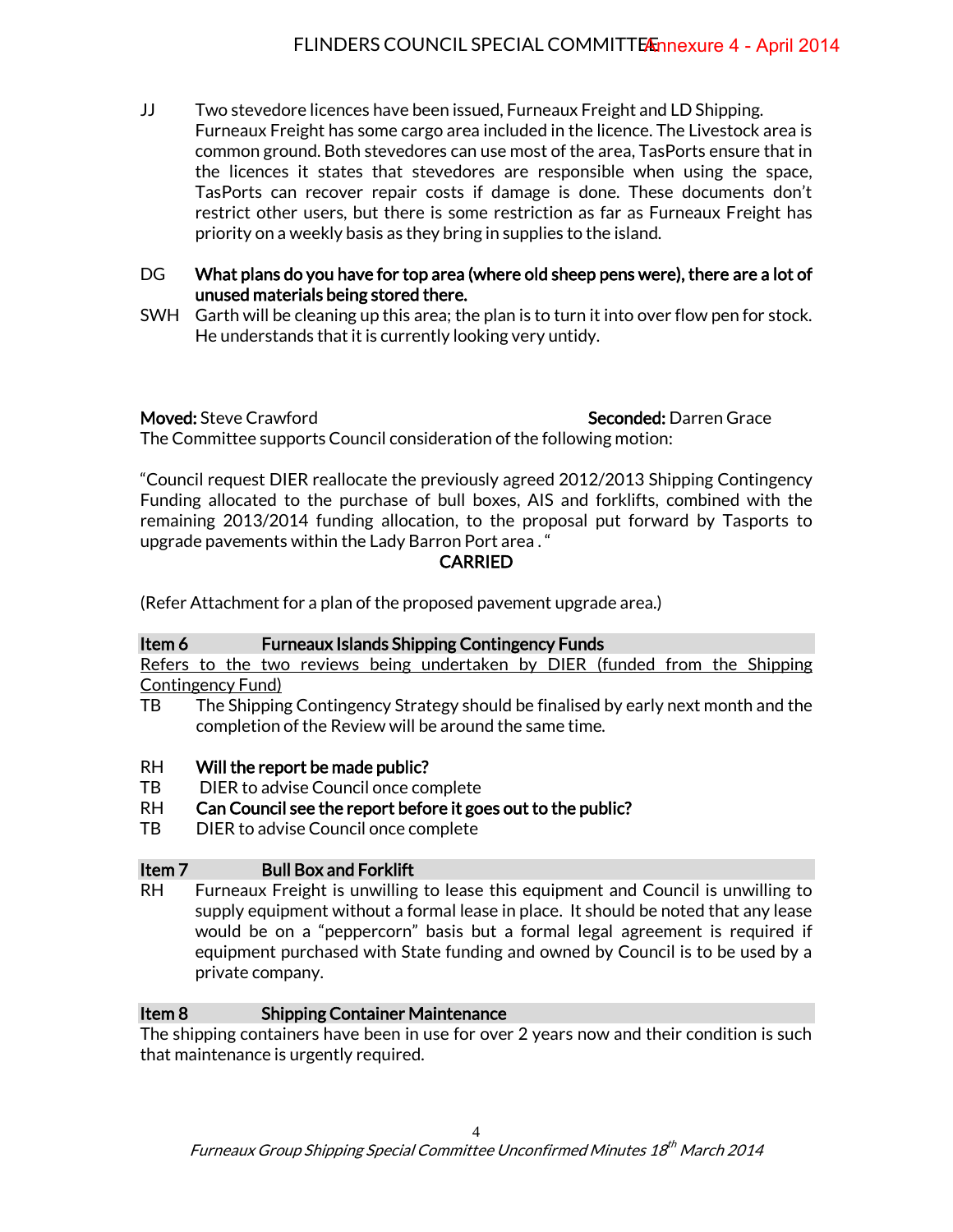RH Furneaux Freight has been contacted regarding required maintenance (see annexure 3) and has responded that to remove a container form service could impact on the Island receiving frozen/chilled goods.

Of the 4 brand new Royal Wolf containers one in particular has had the side of it pierced by a fork lift, and another may have operational issues. These containers in particular need urgent attention/maintenance and Council intends to have this undertaken as soon as possible. Subject to further information from Royal Wolf, the intention is to remove one container at a time to have annual maintenance undertaken.

#### Moved: Steve Crawford Seconded: Darren Grace

That the Committee supports the removal of one container at a time for critical maintenance and repair works to be undertaken and requests Council consideration of such.

## CARRIED

## Item 9 Stock Transporting Issues

The transporting issues have now been resolved. There was an issue due to the boat being out of service for maintenance longer than expected.

## Item 10 Update on Fuel Transfer Options – Mayor Carol Cox

A Notice of Motion was passed at the Council December 2013 meeting to explore fuel transfer options and improvements to the supply chain to minimise costs. Consultants are due to start work on this item in late May 2014.

## Item 11 Other Business

Next meeting will be held in 3 months time.

Closed Meeting at 3.02pm.